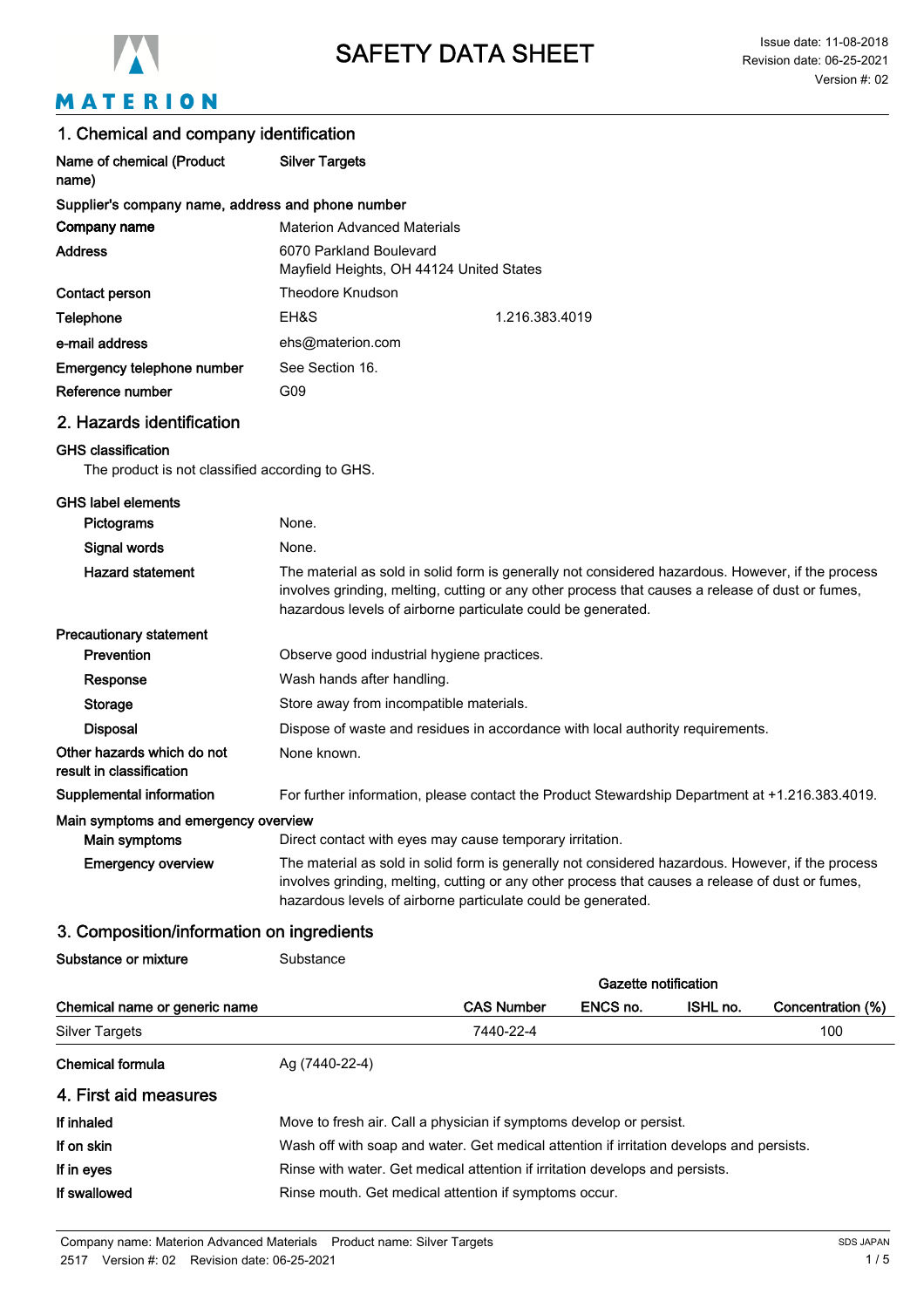| Most important<br>symptoms/effects, acute and<br>delayed                                                        | Direct contact with eyes may cause temporary irritation.                                                                                                                                                                                                                                                                                                                                               |                                                                |                |  |  |
|-----------------------------------------------------------------------------------------------------------------|--------------------------------------------------------------------------------------------------------------------------------------------------------------------------------------------------------------------------------------------------------------------------------------------------------------------------------------------------------------------------------------------------------|----------------------------------------------------------------|----------------|--|--|
| <b>Protection of first-aid</b><br>responders                                                                    | Ensure that medical personnel are aware of the material(s) involved, and take precautions to<br>protect themselves.                                                                                                                                                                                                                                                                                    |                                                                |                |  |  |
| Notes to physician                                                                                              | Treat symptomatically.                                                                                                                                                                                                                                                                                                                                                                                 |                                                                |                |  |  |
| 5. Fire-fighting measures                                                                                       |                                                                                                                                                                                                                                                                                                                                                                                                        |                                                                |                |  |  |
| <b>Extinguishing media</b>                                                                                      | Water fog. Foam. Dry chemical powder. Carbon dioxide (CO2).                                                                                                                                                                                                                                                                                                                                            |                                                                |                |  |  |
| Extinguishing media to avoid                                                                                    | Do not use water as an extinguisher.                                                                                                                                                                                                                                                                                                                                                                   |                                                                |                |  |  |
| Specific hazards                                                                                                | This product is not flammable.                                                                                                                                                                                                                                                                                                                                                                         |                                                                |                |  |  |
| Special fire fighting procedures                                                                                | Use water spray to cool unopened containers.                                                                                                                                                                                                                                                                                                                                                           |                                                                |                |  |  |
| Protection of fire-fighters                                                                                     | Self-contained breathing apparatus and full protective clothing must be worn in case of fire.                                                                                                                                                                                                                                                                                                          |                                                                |                |  |  |
| General fire hazards                                                                                            | No unusual fire or explosion hazards noted.                                                                                                                                                                                                                                                                                                                                                            |                                                                |                |  |  |
| Specific methods                                                                                                | Use standard firefighting procedures and consider the hazards of other involved materials.                                                                                                                                                                                                                                                                                                             |                                                                |                |  |  |
| 6. Accidental release measures                                                                                  |                                                                                                                                                                                                                                                                                                                                                                                                        |                                                                |                |  |  |
| Personal precautions, protective                                                                                | Keep unnecessary personnel away.                                                                                                                                                                                                                                                                                                                                                                       |                                                                |                |  |  |
| equipment and emergency<br>procedures                                                                           |                                                                                                                                                                                                                                                                                                                                                                                                        |                                                                |                |  |  |
| <b>Environmental precautions</b>                                                                                |                                                                                                                                                                                                                                                                                                                                                                                                        | Avoid discharge into drains, water courses or onto the ground. |                |  |  |
| Methods and materials for<br>Stop the flow of material, if this is without risk.<br>containment and cleaning up |                                                                                                                                                                                                                                                                                                                                                                                                        |                                                                |                |  |  |
| 7. Handling and storage                                                                                         |                                                                                                                                                                                                                                                                                                                                                                                                        |                                                                |                |  |  |
| Handling                                                                                                        |                                                                                                                                                                                                                                                                                                                                                                                                        |                                                                |                |  |  |
| Technical measures (e.g.<br>Local and general<br>ventilation)                                                   | No specific recommendations.                                                                                                                                                                                                                                                                                                                                                                           |                                                                |                |  |  |
| Safe handling advice                                                                                            | Observe good industrial hygiene practices.                                                                                                                                                                                                                                                                                                                                                             |                                                                |                |  |  |
| <b>Contact avoidance</b><br>measures                                                                            | Strong oxidizing agents.                                                                                                                                                                                                                                                                                                                                                                               |                                                                |                |  |  |
| Hygiene measures                                                                                                | Always observe good personal hygiene measures, such as washing after handling the material<br>and before eating, drinking, and/or smoking.                                                                                                                                                                                                                                                             |                                                                |                |  |  |
| Storage                                                                                                         |                                                                                                                                                                                                                                                                                                                                                                                                        |                                                                |                |  |  |
| Safe storage conditions                                                                                         | Not available.                                                                                                                                                                                                                                                                                                                                                                                         |                                                                |                |  |  |
| Safe packaging materials                                                                                        | Store in original tightly closed container.                                                                                                                                                                                                                                                                                                                                                            |                                                                |                |  |  |
| 8. Exposure controls/personal protection                                                                        |                                                                                                                                                                                                                                                                                                                                                                                                        |                                                                |                |  |  |
| <b>Control parameters</b>                                                                                       | Follow standard monitoring procedures.                                                                                                                                                                                                                                                                                                                                                                 |                                                                |                |  |  |
| Occupational exposure limits<br><b>Material</b>                                                                 | Japan. OELs - JSOH (Japan Society of Occupational Health: Recommendation of Occupational Exposure Limits)<br><b>Type</b>                                                                                                                                                                                                                                                                               | Value                                                          |                |  |  |
| Silver Targets (CAS<br>7440-22-4)                                                                               | <b>TWA</b>                                                                                                                                                                                                                                                                                                                                                                                             | $0.01$ mg/m $3$                                                |                |  |  |
| <b>US. ACGIH Threshold Limit Values</b>                                                                         |                                                                                                                                                                                                                                                                                                                                                                                                        |                                                                |                |  |  |
| <b>Material</b>                                                                                                 | <b>Type</b>                                                                                                                                                                                                                                                                                                                                                                                            | Value                                                          | Form           |  |  |
| Silver Targets (CAS<br>7440-22-4)                                                                               | <b>TWA</b>                                                                                                                                                                                                                                                                                                                                                                                             | $0.1$ mg/m $3$                                                 | Dust and fume. |  |  |
| <b>Engineering measures</b>                                                                                     | Good general ventilation (typically 10 air changes per hour) should be used. Ventilation rates<br>should be matched to conditions. If applicable, use process enclosures, local exhaust ventilation,<br>or other engineering controls to maintain airborne levels below recommended exposure limits. If<br>exposure limits have not been established, maintain airborne levels to an acceptable level. |                                                                |                |  |  |
| Personal protective equipment                                                                                   |                                                                                                                                                                                                                                                                                                                                                                                                        |                                                                |                |  |  |
| <b>Respiratory protection</b>                                                                                   | In case of insufficient ventilation, wear suitable respiratory equipment.                                                                                                                                                                                                                                                                                                                              |                                                                |                |  |  |
| Hand protection                                                                                                 | Wear gloves to prevent metal cuts and skin abrasions during handling.                                                                                                                                                                                                                                                                                                                                  |                                                                |                |  |  |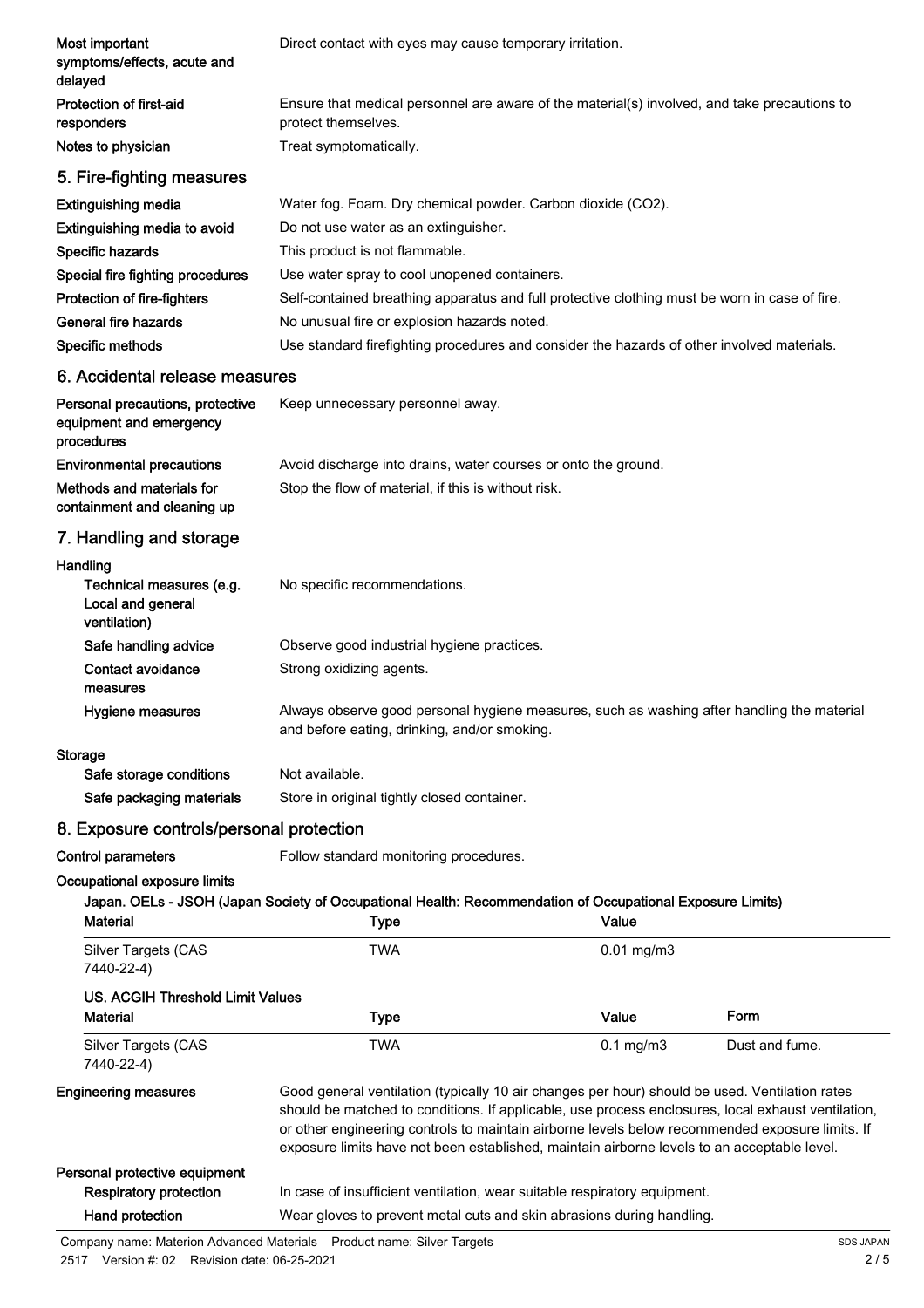| Eye protection           | Wear safety glasses with side shields (or goggles). |
|--------------------------|-----------------------------------------------------|
| Skin and body protection | Wear suitable protective clothing.                  |

### 9. Physical and chemical properties

| <b>Physical state</b>                                         | Solid.                                 |  |
|---------------------------------------------------------------|----------------------------------------|--|
| Form                                                          | Various shapes.                        |  |
| Color                                                         | Silver.                                |  |
| Odor                                                          | None.                                  |  |
| Odor threshold                                                | Not applicable.                        |  |
| Melting point/freezing point                                  | 1760.9 °F (960.5 °C) / Not applicable. |  |
| Boiling point, initial boiling point,                         | Not applicable.                        |  |
| and boiling range                                             |                                        |  |
| Combustibility                                                | None known.                            |  |
| Lower and upper explosion limit / flammability limit          |                                        |  |
| <b>Flammability limit - lower</b><br>(%)                      | Not applicable.                        |  |
| <b>Flammability limit - upper</b><br>$(\%)$                   | Not applicable.                        |  |
| Explosive limit - lower (%)                                   | Not applicable.                        |  |
| Explosive limit - lower (%)<br>temperature                    | Not applicable.                        |  |
| Explosive limit - upper (%)                                   | Not applicable.                        |  |
| Explosive limit - upper (%)<br>temperature                    | Not applicable.                        |  |
| Flash point                                                   | Not applicable.                        |  |
| Auto-ignition temperature                                     | Not applicable.                        |  |
| Decomposition temperature                                     | Not applicable.                        |  |
| рH                                                            | Not applicable.                        |  |
| Kinematic viscosity                                           | Not available.                         |  |
| Solubility(ies)                                               |                                        |  |
| Solubility (water)                                            | Insoluble                              |  |
| <b>Partition coefficient</b><br>(n-octanol/water) (log value) | Not applicable.<br>Not applicable.     |  |
| Vapor pressure                                                | Not applicable.                        |  |
| Density and/or relative density                               |                                        |  |
| <b>Density</b>                                                | 10.49 g/cm3 estimated at 15 °C         |  |
| <b>Relative density</b>                                       | Not applicable.                        |  |
| Vapor density                                                 | Not applicable.                        |  |
| Particle characteristics                                      | Not available.                         |  |
| Other information                                             |                                        |  |
| <b>Evaporation rate</b>                                       | Not applicable.                        |  |
| <b>Explosive limit</b>                                        | Not applicable.                        |  |
| <b>Explosive properties</b>                                   | Not applicable.                        |  |
| <b>Explosivity</b>                                            | Not applicable.                        |  |
| Molecular formula                                             | Ag                                     |  |
| Molecular weight                                              | 107.86 g/mol                           |  |
| <b>Oxidizing properties</b>                                   | Not oxidizing.                         |  |
| <b>Viscosity (Coefficient of</b><br>viscosity)                | Not applicable.                        |  |

## 10. Stability and reactivity

Reactivity The product is stable and non-reactive under normal conditions of use, storage and transport.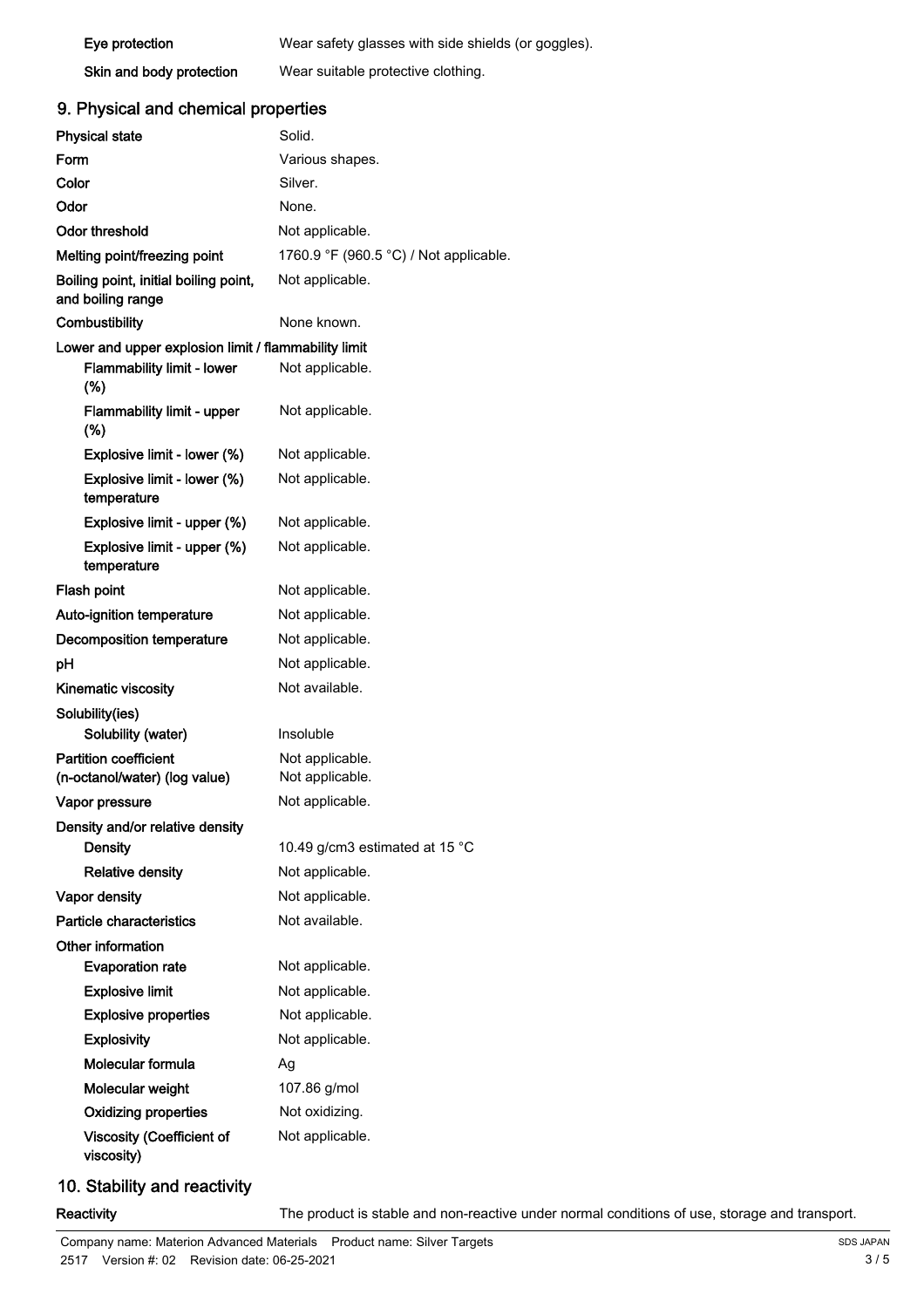| <b>Chemical stability</b>                             | Material is stable under normal conditions.                                                                                                                                                                            |
|-------------------------------------------------------|------------------------------------------------------------------------------------------------------------------------------------------------------------------------------------------------------------------------|
| Possibility of hazardous<br>reactions                 | No dangerous reaction known under conditions of normal use.                                                                                                                                                            |
| Conditions to avoid                                   | Contact with incompatible materials.                                                                                                                                                                                   |
| Incompatible materials                                | Strong acids. May react with strong bases or oxidizing agents.                                                                                                                                                         |
| Hazardous decomposition<br>products                   | No hazardous decomposition products are known.                                                                                                                                                                         |
| 11. Toxicological information                         |                                                                                                                                                                                                                        |
| <b>Acute toxicity</b>                                 | None known.                                                                                                                                                                                                            |
| Skin corrosion/irritation                             | Not relevant, due to the form of the product.                                                                                                                                                                          |
| Serious eye damage/eye<br>irritation                  | Not likely, due to the form of the product.                                                                                                                                                                            |
| Respiratory or skin sensitization                     |                                                                                                                                                                                                                        |
| <b>Respiratory sensitization</b>                      | Not a respiratory sensitizer.                                                                                                                                                                                          |
| Skin sensitization                                    | Not a skin sensitizer.                                                                                                                                                                                                 |
| Germ cell mutagenicity                                | Not classified.                                                                                                                                                                                                        |
| Carcinogenicity                                       | This product is not considered to be a carcinogen by IARC, ACGIH, NTP, or OSHA.                                                                                                                                        |
| Reproductive toxicity                                 | Not classified.                                                                                                                                                                                                        |
| Specific target organ toxicity -<br>single exposure   | Not classified.                                                                                                                                                                                                        |
| Specific target organ toxicity -<br>repeated exposure | Not classified.                                                                                                                                                                                                        |
| Aspiration hazard                                     | Not an aspiration hazard.                                                                                                                                                                                              |
| Other information                                     | None known.                                                                                                                                                                                                            |
| 12. Ecological information                            |                                                                                                                                                                                                                        |
| Ecotoxicity                                           | The product is not classified as environmentally hazardous. However, this does not exclude the<br>possibility that large or frequent spills can have a harmful or damaging effect on the environment.                  |
| Persistence and degradability                         | No data is available on the degradability of this product.                                                                                                                                                             |
| <b>Bioaccumulation</b>                                | No data available.                                                                                                                                                                                                     |
| Mobility in soil                                      | No data available.                                                                                                                                                                                                     |
| Hazardous to the ozone layer                          | No data available.                                                                                                                                                                                                     |
| Other hazardous effects                               | No other adverse environmental effects (e.g. ozone depletion, photochemical ozone creation<br>potential, endocrine disruption, global warming potential) are expected from this component.                             |
| 13. Disposal considerations                           |                                                                                                                                                                                                                        |
| <b>Residual waste</b>                                 | Dispose of in accordance with local regulations. Empty containers or liners may retain some<br>product residues. This material and its container must be disposed of in a safe manner (see:<br>Disposal instructions). |
| Contaminated packaging                                | Since emptied containers may retain product residue, follow label warnings even after container is<br>emptied. Empty containers should be taken to an approved waste handling site for recycling or<br>disposal.       |
| Local disposal regulations                            | Dispose of waste material according to Local, State, Federal, and Provincial Environmental<br>Regulations.                                                                                                             |
| 14. Transport information                             |                                                                                                                                                                                                                        |
| <b>IATA</b>                                           |                                                                                                                                                                                                                        |
| Not regulated as dangerous goods.                     |                                                                                                                                                                                                                        |

### IMDG

Not regulated as dangerous goods.

Transport in bulk according to Not applicable. Annex II of MARPOL 73/78 and the IBC Code

National regulations Follow regulation in section 15 for domestic transportation.